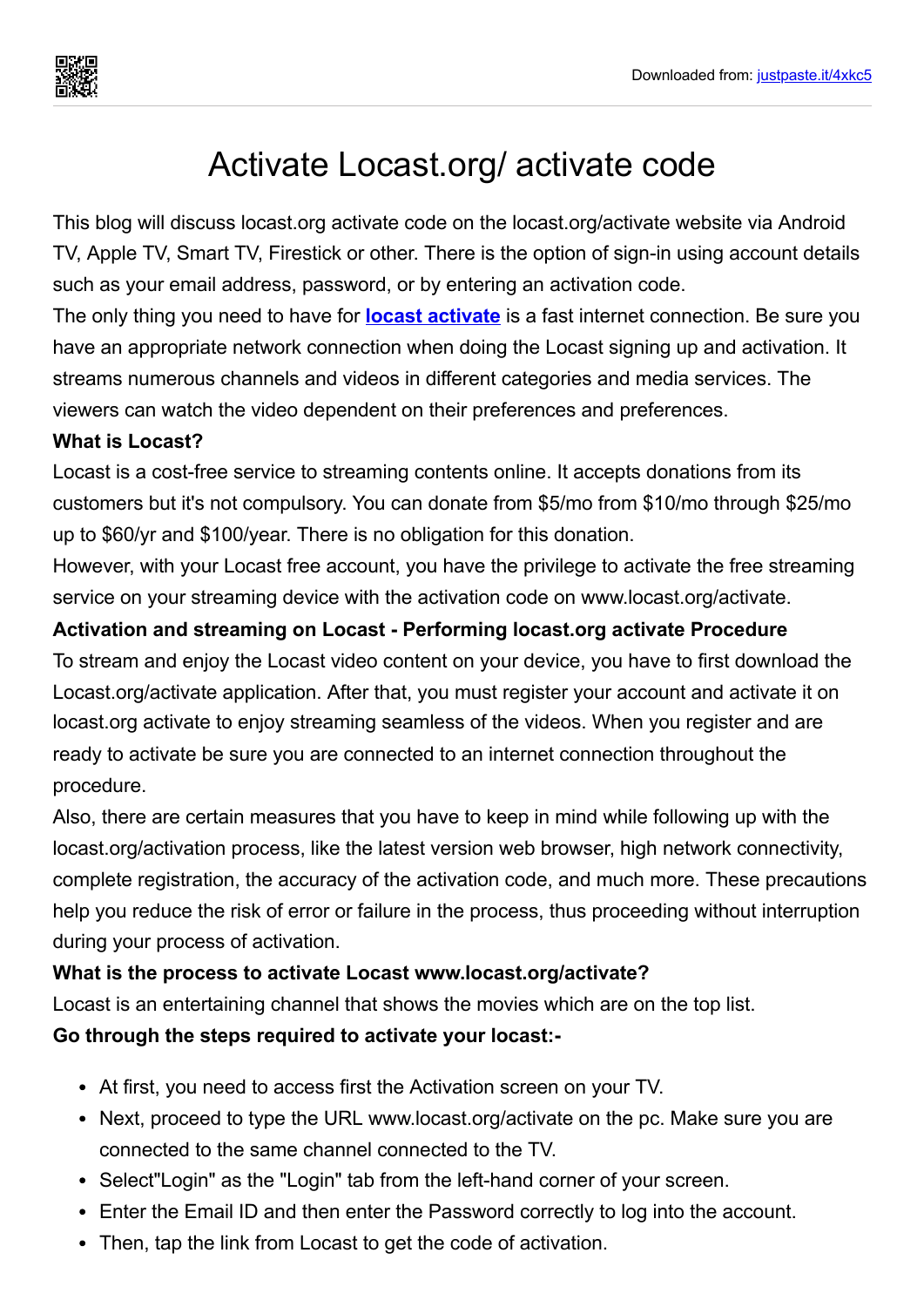- Enter the code of six digits on the TV screen.
- Once you've submitted the code and submit it, the Live TV Guide will be shown on the TV.

You can also activate Locast on Android using the same steps.

# **How Do I Create An Account For Locast.org activation**

The Locast App via simultaneously the App Store as well as on the Play Store. To locast.org activate your code you must follow these steps:

- Connect to your device and open your device and open the App Store and Play Store within it.
- Search for Locast on the internet. Search for Locast App and then click the download option. Make sure to download and install the application prior to using it.
- Start the app, and complete the Sign-In form using your contact information. Click "submit" after entering your name the password, your name and email address.
- Sign-in to the app today. The app will display an account page with a unique activation code that you will receive after you've completed the Sign-In procedure.
- Be sure to save the activation code in case of future usage.

#### **How to Activate Locast on Amazon FireTV?**

For Fire TV, you need to have your own Locast.Org Activate Code For Tv to open and gain access to the Locast-Channel. Here are the Amazon Fire TV steps.

- The very first step to must do is switch on the Amazon Fire TV
- Then search LOCASTApp.
- Click on the Get app to get the application to run the program.
- Download & Install the channel
- You can now access the HomeScreen
- Download the app Locast.
- Now you will get you the Locast Activation Code on your device.
- You can now look at your URL available within your Amazon FireTV
- You can use your smartphone or laptop computer to open Org /Activate.
- You will have in front of your device's screen, a Locast Login
- Please enter your Locast Login username and password to get access to Locast Login
- Click on the activate button to enable different options on your menu
- On the Locast-org activate page on your Locast-org activate page, you must add your Locast Org activate code for TV code that is 6 digits
- And finally, click the Submit
- After you've completed the steps you'll be able to gain access to all the features of Locast.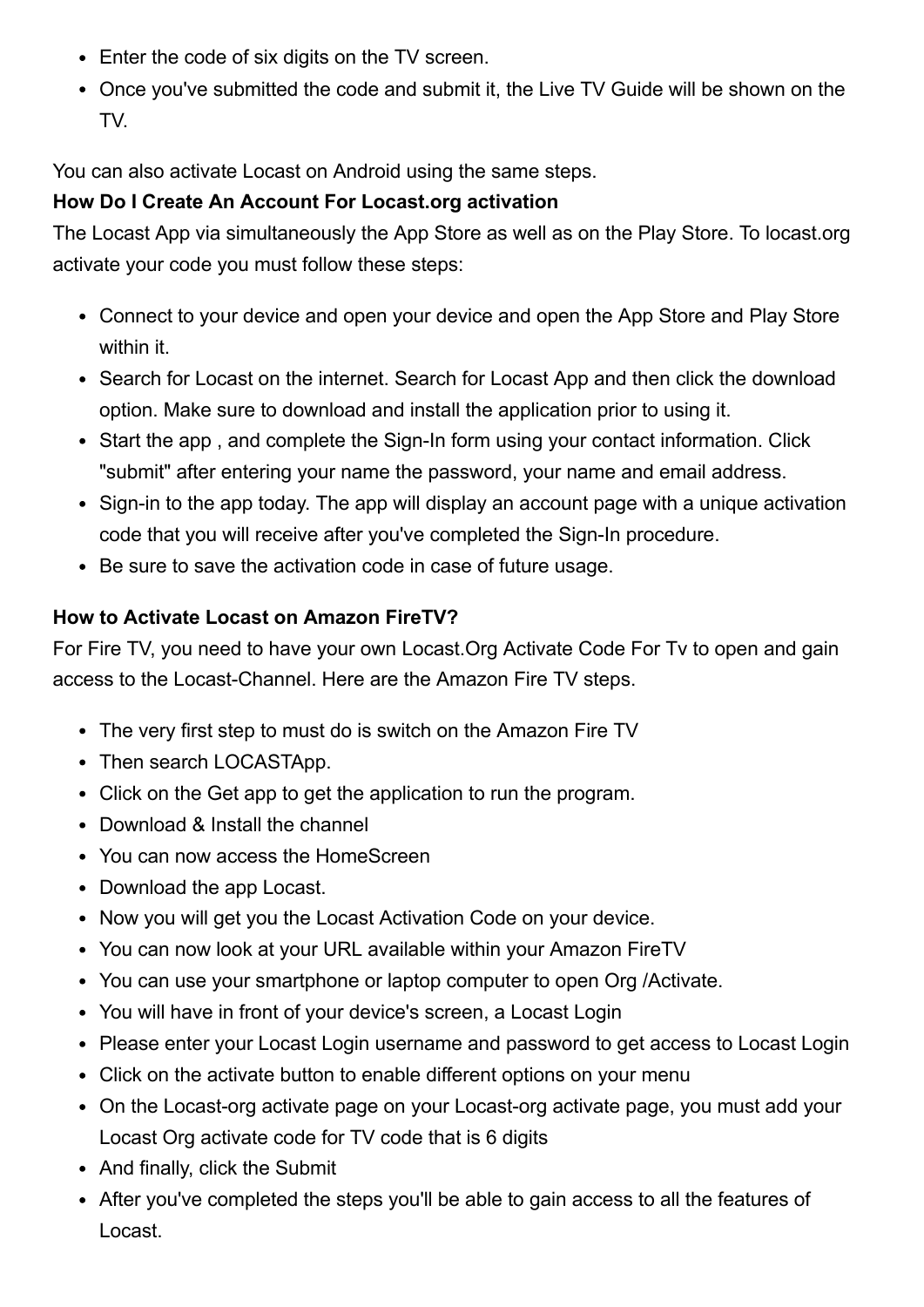# **What is the Locast.org Activate Activation Code?**

Locast.org activate activation code is a 6 number code that confirms that you have successfully installed the Locast app on your streaming device . it is now time to activate the Locast app on your smart TV using locast activate to turn on the streaming service on your streaming device.

To view this Locast activate activation code from org, the official application must run on your device that streams. Therefore, we'd walk you through how to activate Locast app on the streaming device, view the Locast org activate activation code, and how to verify the Locast code on www.locast.org/activate in this guide.

#### **Locast.org Activate on Smart TV**

If you are a techie person, this article will assist you to turn on the Locast application for your TV. It's the most common way to go about Locast activate using your Smart TV.

- Turn on your smart TV [e.g. Roku, Apple, Samsung Smart TV etc].
- Go to the smart TV app store.
- Find "Locast App" using the search box.
- Download and install the application.
- Start the app and view your "Locast activation code".
- Let the screen go by using the activation code with 6 digits.
- Go to **[locast.org](https://justpaste.it/redirect/4xkc5/https://locastorgactivate.com/) activate** on your device or computer.
- Log in to your Locast account with the username you chose and your password.
- The activation process will take a while to be completed.

After you have received the Locast activation code that you entered has been submitted your TV will be automatically refreshed and TV guides will show. You are good to go.

This is a general approach and the same for all smart device ith internet feature or a device that converts television into smart television such the Roku stick Firestick, Android TV box, etc.

# **On Samsung Smart TV**

Since companies operate their own operating systems, Locast does not operate with Samsung Smart TV, LG Smart TV, or Vizo Smart TV. You can, however, install and configure Locat on an old Samsung Smart TV that is running a third-party operating system.

# **How do I do I Locast activated on my Tivo?**

Choose the various Locast channels from the list and then navigate through them using the station's Up or Down keys. Let's say that you don't yet have Locast to your TV. If that's true, choosing Locast content will direct viewers onto the Locast page in Google Play, where you'll be required to install the app. Installing the Locast application is a breeze on your Android device. You'll notice an activation code at in the upper right corner of the Locast page on your